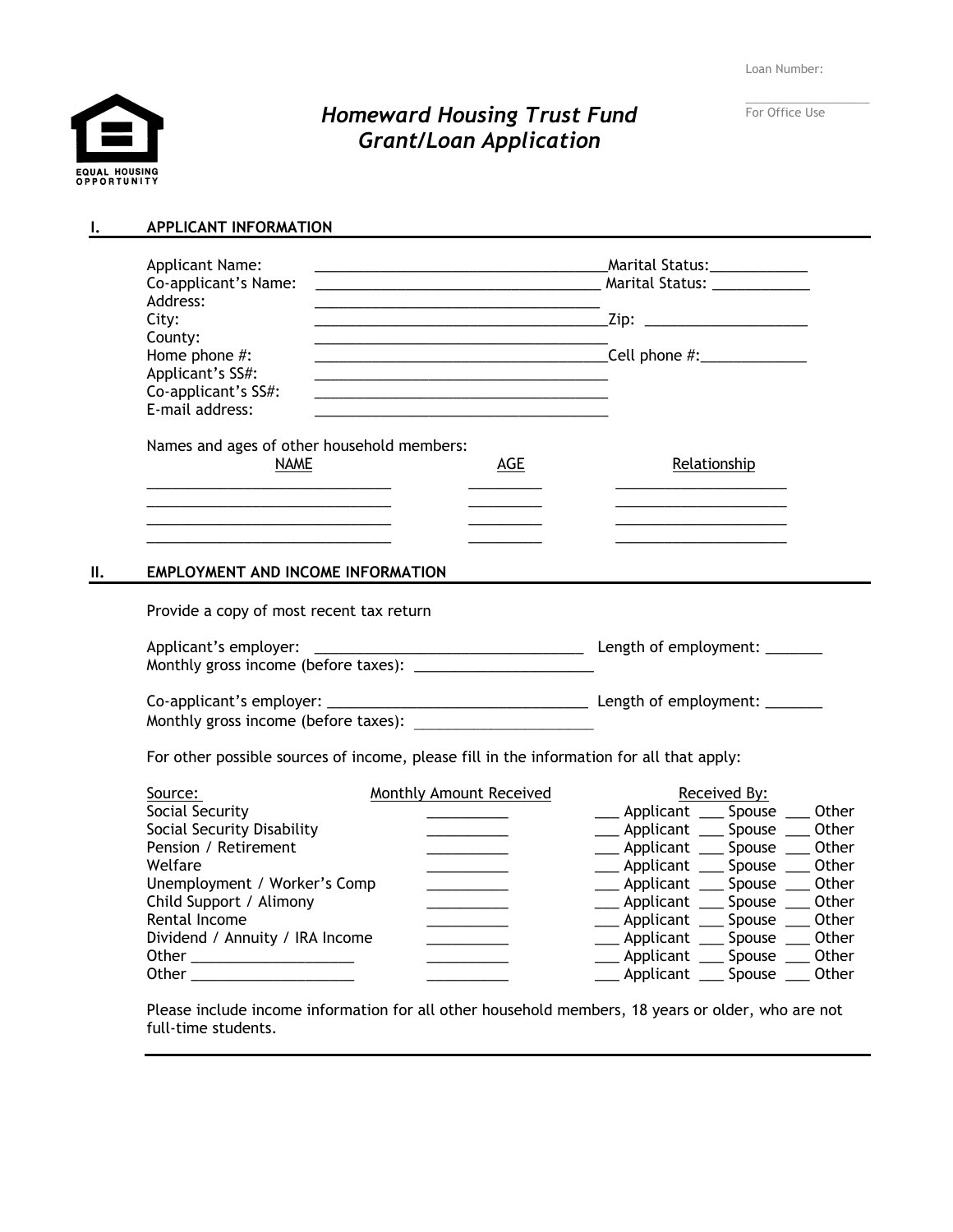#### **Approximate Balance – Provide current statements**

| Checking                      |  |
|-------------------------------|--|
| Checking                      |  |
| Savings                       |  |
| Savings                       |  |
| Investments/IRA's             |  |
| Cash Value - Life Insurance   |  |
| Other Real Estate Investments |  |

#### IV. Home Improvement Information if applicable

| Total amount of project: |  |  |  |
|--------------------------|--|--|--|
| Grant amount requested:  |  |  |  |
| Loan amount requested:   |  |  |  |
| Project description:     |  |  |  |

### **V.\_\_\_\_\_Down payment information if applicable**\_\_\_\_\_\_\_\_\_\_\_\_\_\_\_\_\_\_\_\_\_\_\_\_\_\_\_\_\_\_\_\_\_\_\_\_\_\_\_\_\_\_\_\_\_\_\_\_\_\_\_

| Purchase price: National Purchase price: |  |  |
|------------------------------------------|--|--|
| Lender's name, address & phone number: _ |  |  |
|                                          |  |  |

 $\mathcal{L}_\mathcal{L} = \{ \mathcal{L}_\mathcal{L} = \{ \mathcal{L}_\mathcal{L} = \{ \mathcal{L}_\mathcal{L} = \{ \mathcal{L}_\mathcal{L} = \{ \mathcal{L}_\mathcal{L} = \{ \mathcal{L}_\mathcal{L} = \{ \mathcal{L}_\mathcal{L} = \{ \mathcal{L}_\mathcal{L} = \{ \mathcal{L}_\mathcal{L} = \{ \mathcal{L}_\mathcal{L} = \{ \mathcal{L}_\mathcal{L} = \{ \mathcal{L}_\mathcal{L} = \{ \mathcal{L}_\mathcal{L} = \{ \mathcal{L}_\mathcal{$ 

Down payment required by lender: \_\_\_\_\_\_\_\_ Loan amount requested: \_\_\_\_\_\_\_\_\_\_\_\_\_\_\_ Grant amount requested: \_\_\_\_\_\_\_\_\_\_\_\_\_\_\_

### **YOUR PAYMENT FOR BOTH TYPES OF LOANS WILL BE AN AUTOMATIC PAYMENT. PLEASE CHECK DATE YOU WOULD LIKE.**

 $7^{\text{th}}$   $21^{\text{st}}$ 

## **VI. AGREEMENT & WAIVER OF CONFIDENTIALITY**

My/our signatures authorize Homeward, Inc. to investigate employment status, statements or other data obtained from me/us. A photocopy, or exact reproduction of this agreement and waiver, as duly executed, shall have the same force and effect as this original.

#### **VII. SIGNATURES**

I (We), hereby verify that the information submitted in the application is true and accurate to the best of my (our) knowledge and that I (We), have truly and accurately declared all my (our) income and resources available to me (us). I (We), do also give my (our) permission to supply Homeward, Inc. with any and all information necessary to verify the above information.

In the event that any of the foregoing information is untrue or incomplete, this application shall be rendered null and void.

APPLICANT SIGNATURE Date CO-APPLICANT SIGNATURE Date

 $\overline{\phantom{a}}$  , and the contribution of the contribution of the contribution of the contribution of the contribution of the contribution of the contribution of the contribution of the contribution of the contribution of the